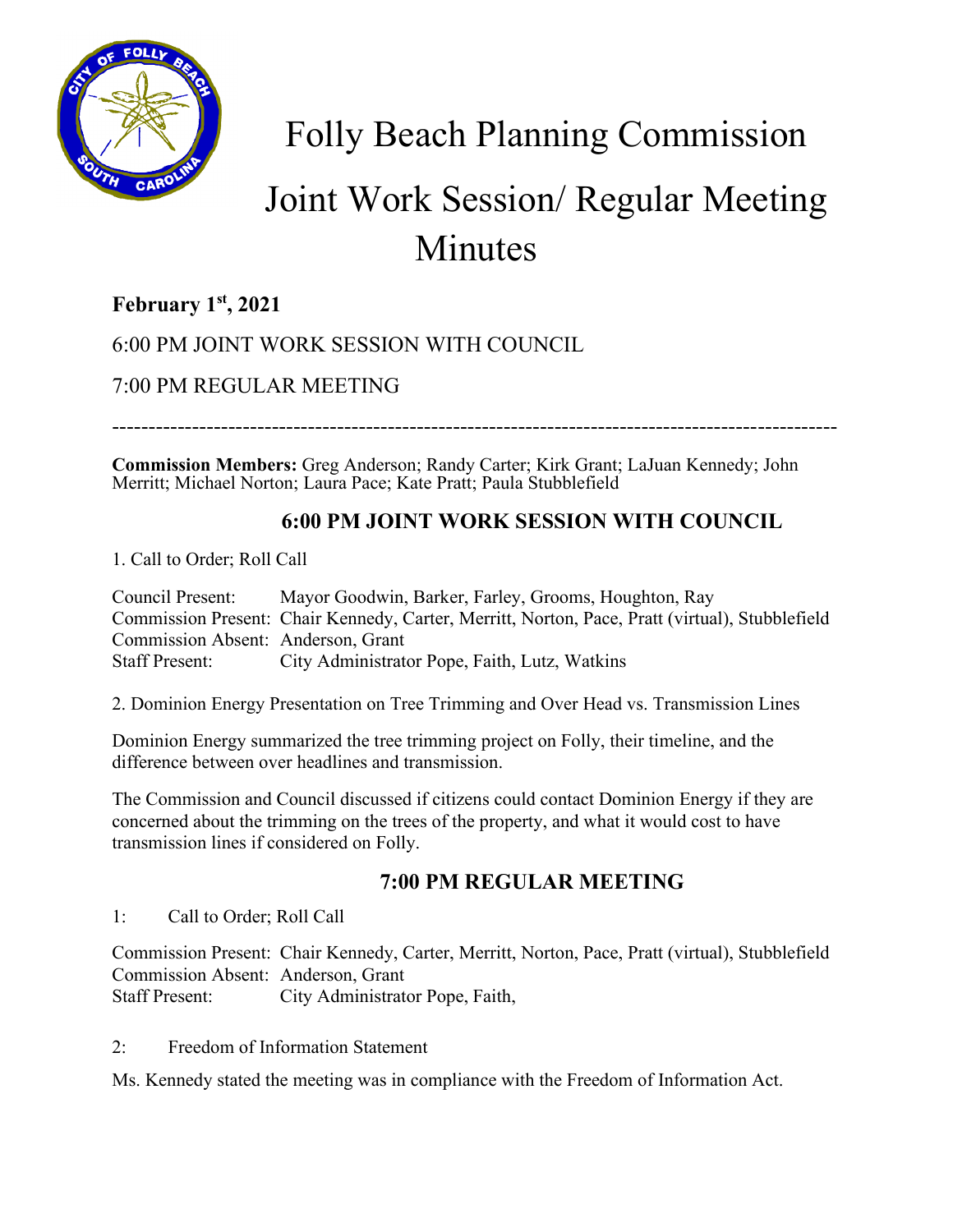#### 3: Approval of Previous Minutes

Ms. Pace made a motion to approve the last meeting's minutes. Mr. Merritt seconded it. There was no discussion and the minutes were approved unanimously.

4. Personal Appearances

None.

5. Citizen Comments

None.

6. Unfinished Business

None.

- 7: New Business
	- a. Public Hearing on Ordinance 05-21: An Ordinance Amending Chapter 165 (Dimensional Standards) of the Folly Beach Code of Ordinances, Section 165.02(Measurements and Exceptions) by Clarifying the Definition of High Ground and Lot Area to Include Those Portions of a Lot Landward of the OCRM Baseline or Outside of an OCRM Critical Area.

Mr. Pope presented the ordinance change to the Commission stating that this was a clarification to the definition of high ground and the City already has this in practice. The Commission had a discussion on the baseline, new flood maps and max heights. Mr. Carter made a motion to recommend this to Council. Mr. Norton seconded the motion. There was no further discussion and the motion was approved unanimously.

b. Comprehensive Plan 2021 Update

Mr. Pope presented the 5Year Update for the Housing Element. It was mostly updating of statistics from the Census on housing stock and the growth of single-family homes in the area. Mr. Pope also discussed the impacts of the rental licensing software that was implemented in 2018. It is catching more violations and has increased enforcement capabilities. Ms. Pace asked what additional regulations could be put on renal regulations and Mr. Pope said there are traditionally 3 options: minimum nights, restrict to geographic location, and/or total allowed rental licenses.

Ms. Faith then outlined the resilience element and her progress in drafting it. She is reading through existing long-term plans and cataloging hazard impacts to the community. She will have an element for review at the next meeting. She asked for any input on the plan: green features, LEED certification, wind mitigation, vegetation and tree protection, and connectivity were all discussed.

The last element needed to update is the Priority Investment element. Staff is waiting for Council to approve their strategic plan before updating this element.

8: Elect Chair and Vice Chair

Chair: Mr. Norton nominated Ms. Kennedy and Mr. Merritt seconded this motion. Ms. Kennedy was elected by acclimation.

Vice Chair: Ms. Pace nominated Mr. Carter and Ms. Stubblefield seconded this motion. Mr. Carter was elected by acclimation.

9: Staff Comments